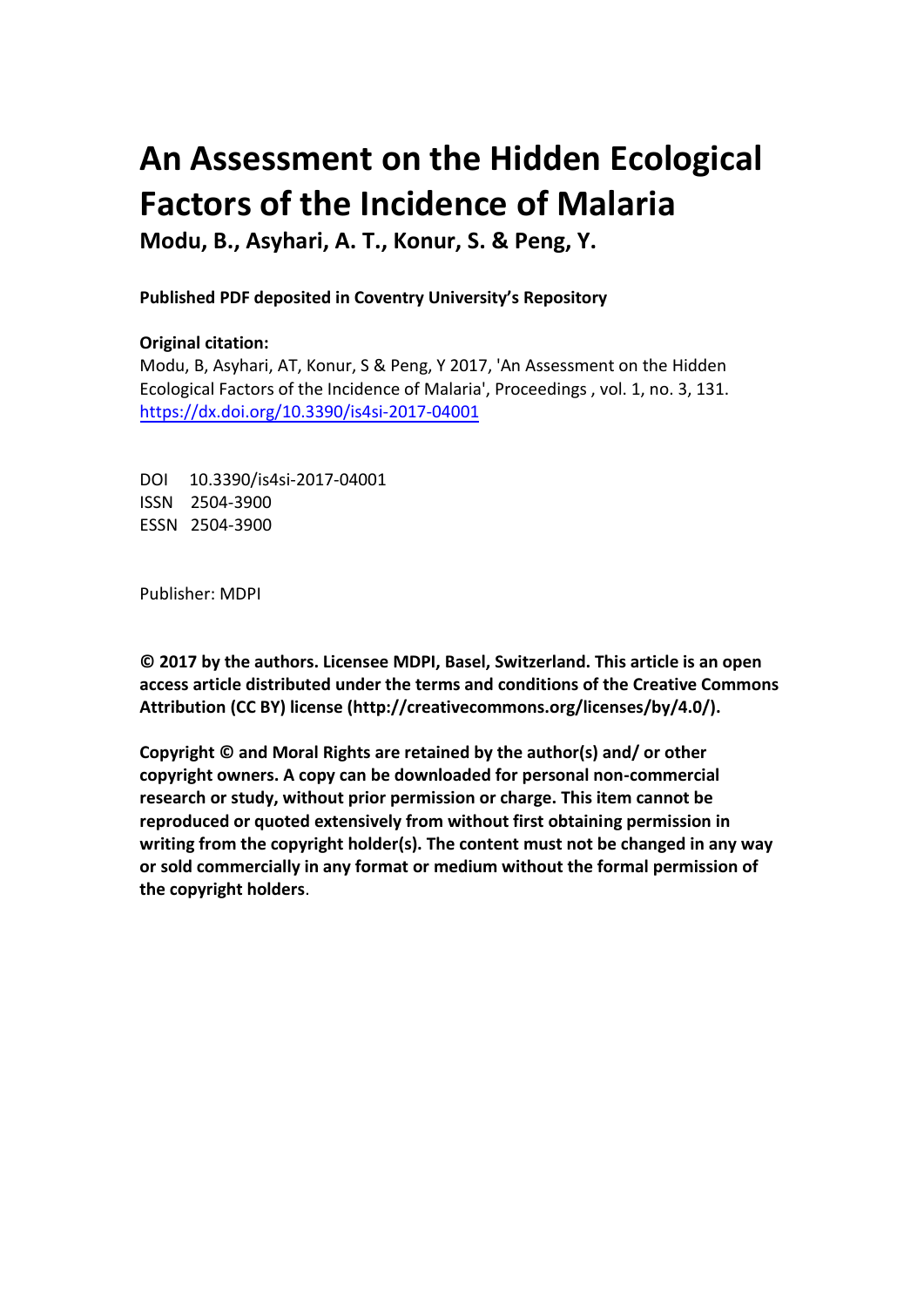



## *Proceedings*

# **An Assessment on the Hidden Ecological Factors of the Incidence of Malaria †**

### **Babagana Modu 1,\*, A. Taufiq Asyhari 2, Savas Konur 1 and Yonghong Peng 3**

- <sup>1</sup> School of Electrical Engineering and Computer Science, University of Bradford, Bradford BD7 1DP, UK; s.konur@bradford.ac.uk
- <sup>2</sup> Centre for Electronic Warfare, Information and Cyber, Cranfield University, Defense Academy, Shrivenham SN6 8LA, UK; taufiq-a@ieee.org
- <sup>3</sup> Faculty of Computer Sciences, University of Sunderland, St Peters Campus, Sunderland SR6 0DD, UK; Yonghong.Peng@sunderland.ac.uk
- \* Correspondence: b.modu@bradford.ac.uk; Tel.: +44-7435-382-027
- † Presented at the IS4SI 2017 Summit DIGITALISATION FOR A SUSTAINABLE SOCIETY, Gothenburg, Sweden, 12–16 June 2017.

Published: 9 June 2017

**Abstract:** Confounding effects of climatic factors temporally contribute to the prevalence of malaria. In this study, we explore a new framework for assessment and identification of hidden ecological factors to the incidence of malaria. A statistical technique, partial least squares path modeling and exploratory factor analysis, is employed to identify hidden ecological factors. Three hidden factors are identified: Factor I is related to minimum temperature and relative humidity, Factor II is related to maximum temperature and solar radiation and Factor III is related to precipitation and wind speed, respectively. Factor I is identified as the most influential hidden ecological factor of malaria incidence in the study area, as evaluated by communality and Dillon-Goldstein's indices.

**Keywords:** malaria incidence; climatic factors; structural equation modeling; partial least square model and hidden factors

#### **1. Introduction**

Malaria is a vector borne disease transmitted by female mosquito through sucking of human blood. According to the World Health Organization (WHO) statistics, about two-third of the world population are at risk of malaria, with resultant death close to a million annually [1]. The prevalence of malaria especially in tropical and sub-tropical regions is attributed to climatic factors and in some cases, human activities through poor sanitation, overwhelmed sewage and deforestation.

A recent study [2] showed that malaria incidence has significant correlation with relative humidity and whereas temperature and precipitation have negligible influence. The paper presented time-series modeling and lagged-regression of climate data together with reported malaria incidence cases. However, the methodology used fails to capture the existing dependency among the climate factors that normally exists.

In this study, we propose the use of partial least squares path modeling (PLS-PM) to analyze the causal relationship between meteorological variables such as: minimum average temperature, maximum average temperature, relative humidity, altitude, wind speed, precipitation and solar radiation, and explore their impacts on the occurrence of malaria incidence. By doing so, we aim to develop an integrated model that provides us with necessary information to identify the hidden ecological factors that lead to the high malaria incidence in the study area.